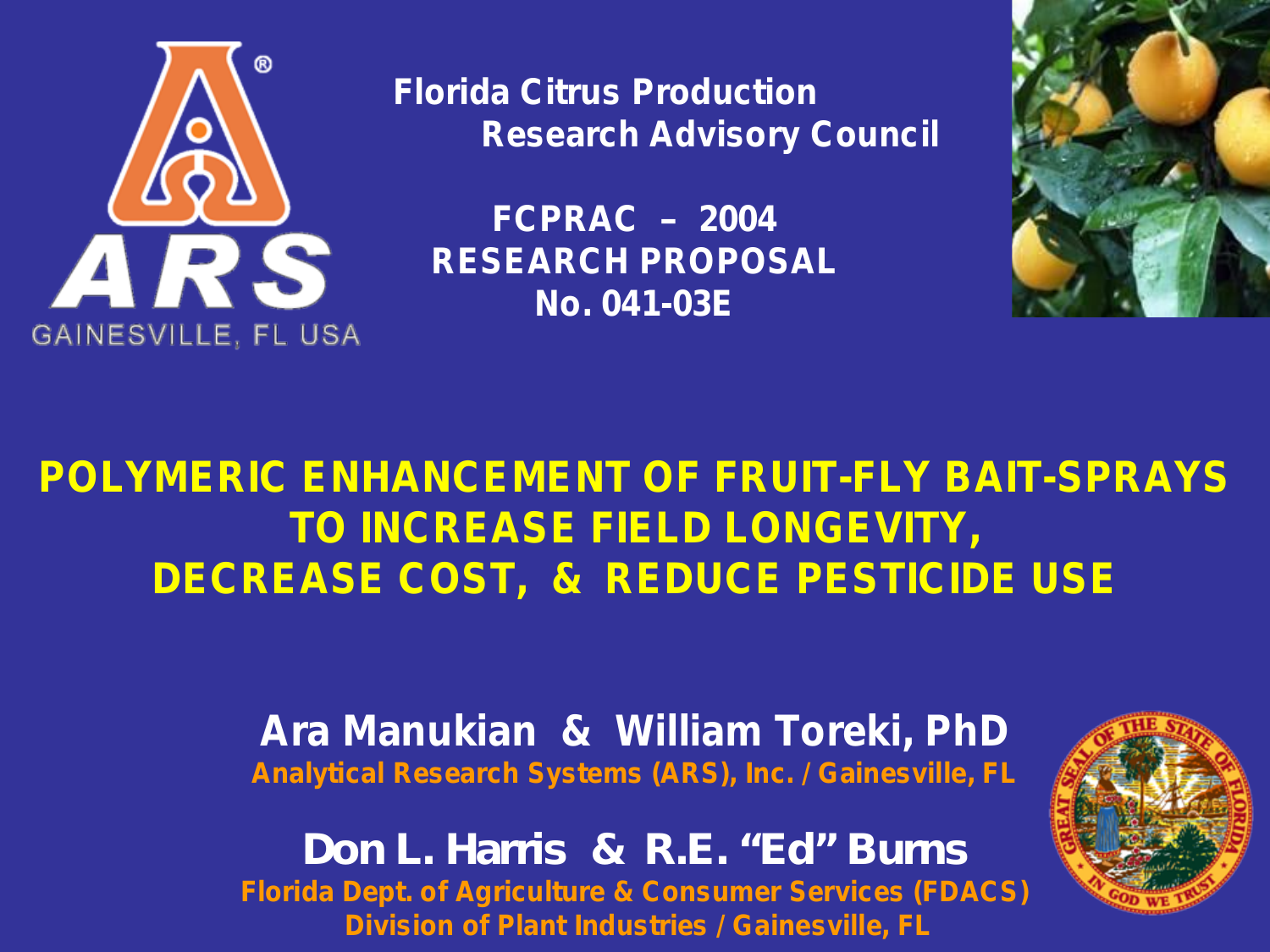

# **PROBLEM DESCRIPTION - (Why do this research?)**

**A major problem associated with the current use of Caribbean Fruit-Fly (CFF) protein bait-sprays (e.g. such as NuLure® or Naturalyte®) is that they typically have to be reapplied every 7 to 10 days because of their susceptibility to being washed off by rain and/or overhead irrigation systems.**

#### **B ecau se o f th is lack o f "rain -fastn ess" in th e cu rren t p ro tein b ait-sprays:**

**Repetitive aerial applications of bait-sprays are necessary to insure crop security.**

**Multiple aerial treatments significantly increases the growers production cost.**

**Re-application of bait-sprays results in additional amounts of pesticides used.**

**Increased pesticide usage ends-up contaminating surface and ground waters.\*** 

*\* A major concern for all Florida citizens, political environmental groups and governmental regulatory agencies (EPA, FDEP).*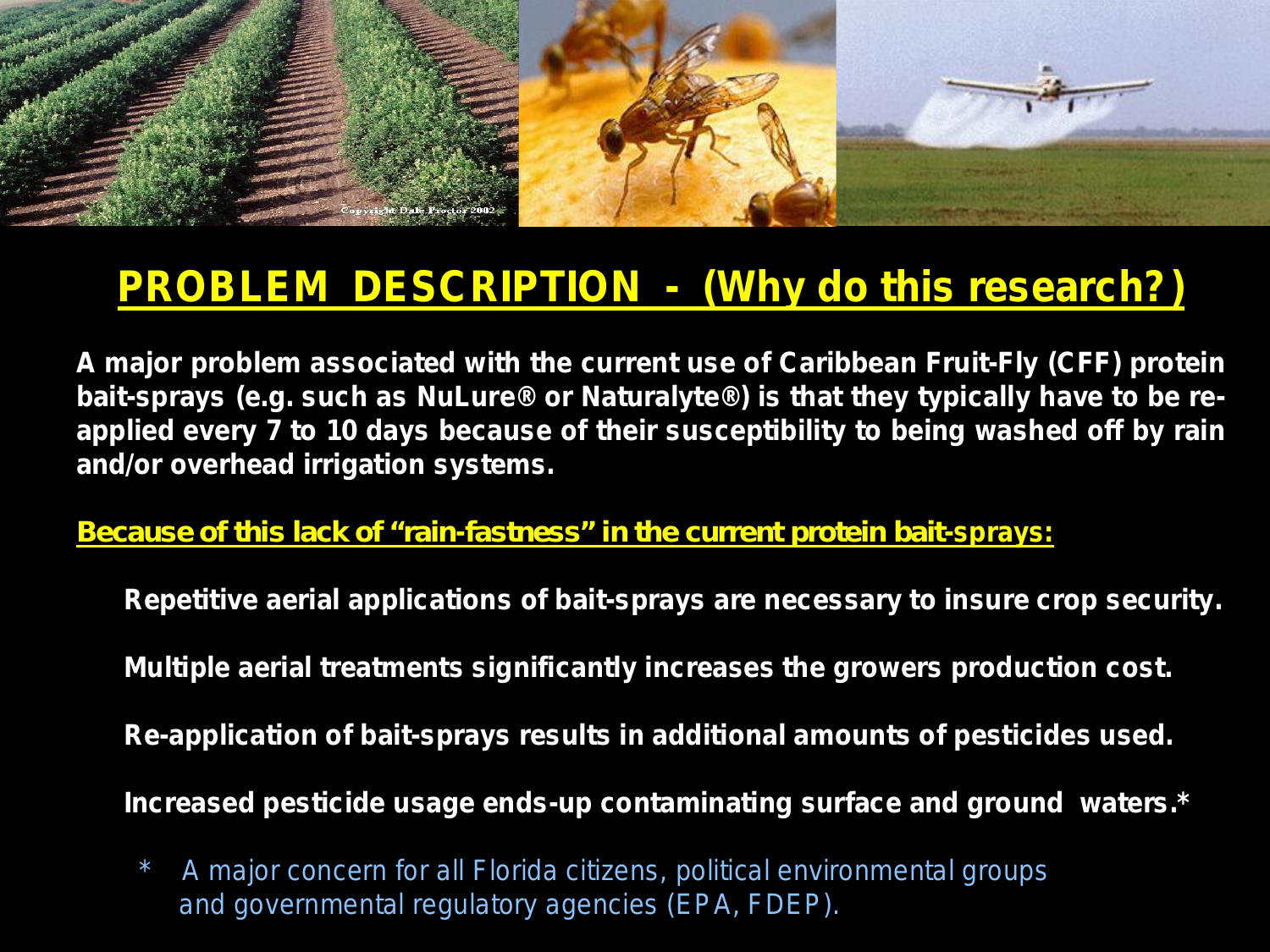### **SIGNIFICANCE OF THE PROBLEM - Background**

**A total of 363,018 "treated acres" were certified "F ly-F ree" under the Florida Caribbean Fruit Fly-Free Protocol (CFFFP) using aerial bait-sprays in 2002 -2003 growing Season**.\* *\* (source: C. Jenkins, CFFFP Administrator, FDACS-DPI)*

**This represented 54,440 acres of "actu al land-area" (groves); of which, many acres had to be re-treated due to continued presence of pests determined by FDACS monitoring.**

**There were 4,893 aerial bait-spray treatments done on various protocol "b lo cks".** *(a "b lock" representing approximately 40 acres of crops plus a buffer zone).*

**The treatment-period ranged from 5 to 6 weeks before crop harvest with an average aerial treatment-period of 36 days for all protocol treated block zones.**

**During this 36 day period, aerial CFF bait-spray treatments were typically reapplied every 7-10 days for those block zones requiring re-treatment according to the protocol.**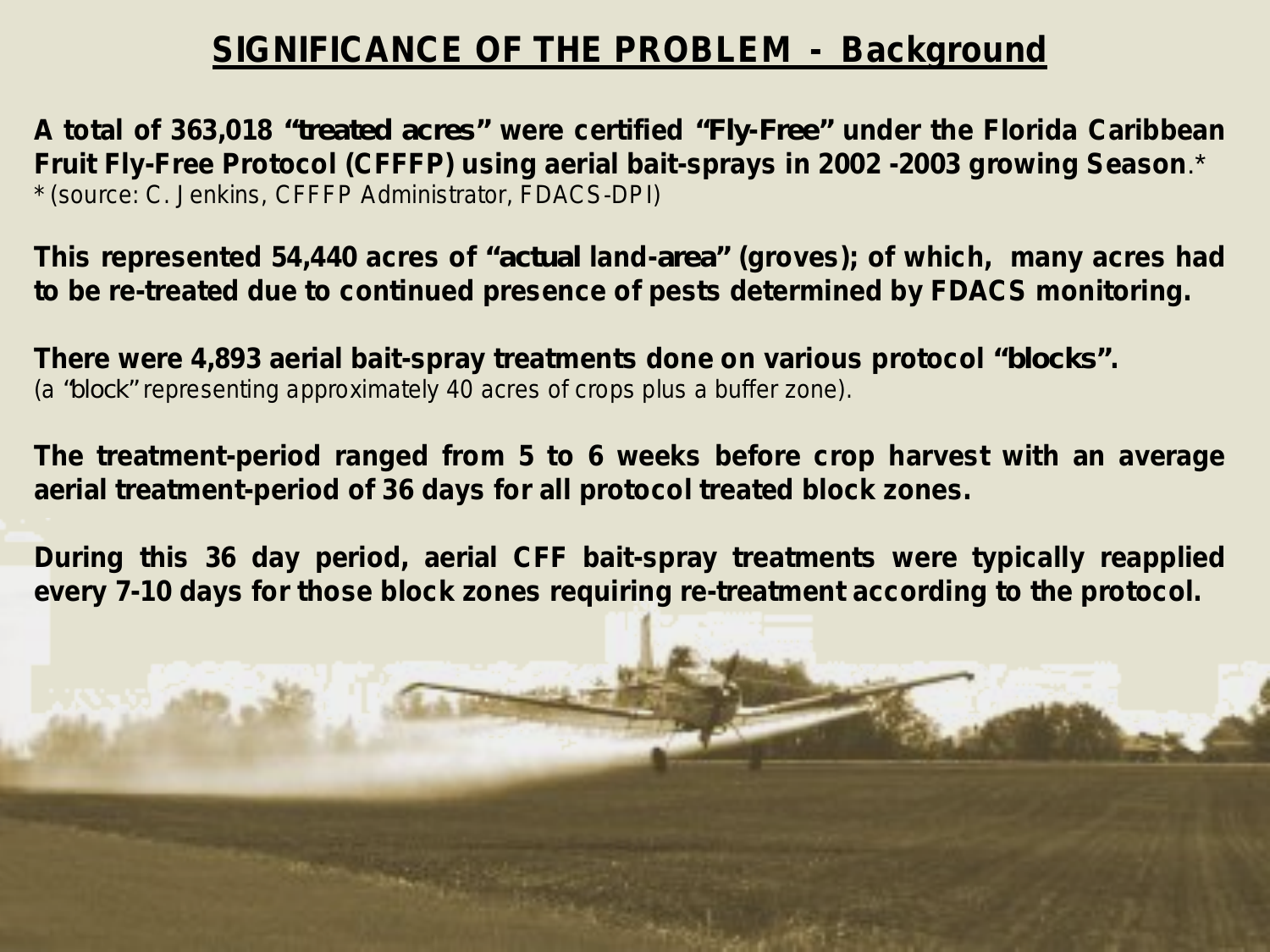### **SIGNIFICANCE OF THE PROBLEM - Cost\$**

#### **Aerial bait-spray treatments alone ranged from \$4.50 to \$5.78 per acre treated, with a statewide average cost of \$5.14 per acre treated using a CFF bait-spray (typ. Nulure®).**

*Note: This aerial application cost does not include the additional \$3.50 per acre per month CFFFP fly-trap monitoring & maintenance fee charged by FDACS-DPI.*

**In all, the total cost to Florida citrus growers who implemented the Caribbean Fruit Fly-Free Protocol aerial bait-spray program in the 2002 - 2003 season was \$1,865,913.** *(Based on an average cost of \$5.14 to treat one acre x 363,018 to tal "treated-acres").* 

**The average number of aerial-bait spray re-treatments done was 6.7 times per acre**  with an average cost per each aerial treatment of \$278,494 for all "treated-acres".

*(Based on the "treated-acres" (363,018) versus the "actual-acres" or land-area (54,440))* 

**67,385 lbs. (34 tons) of pesticide agent was applied to those 363,018 treated-acres!** *(Based on the standard application rate used of 9.6 oz. Nulure® + 2.4 oz. Malathion per acre)*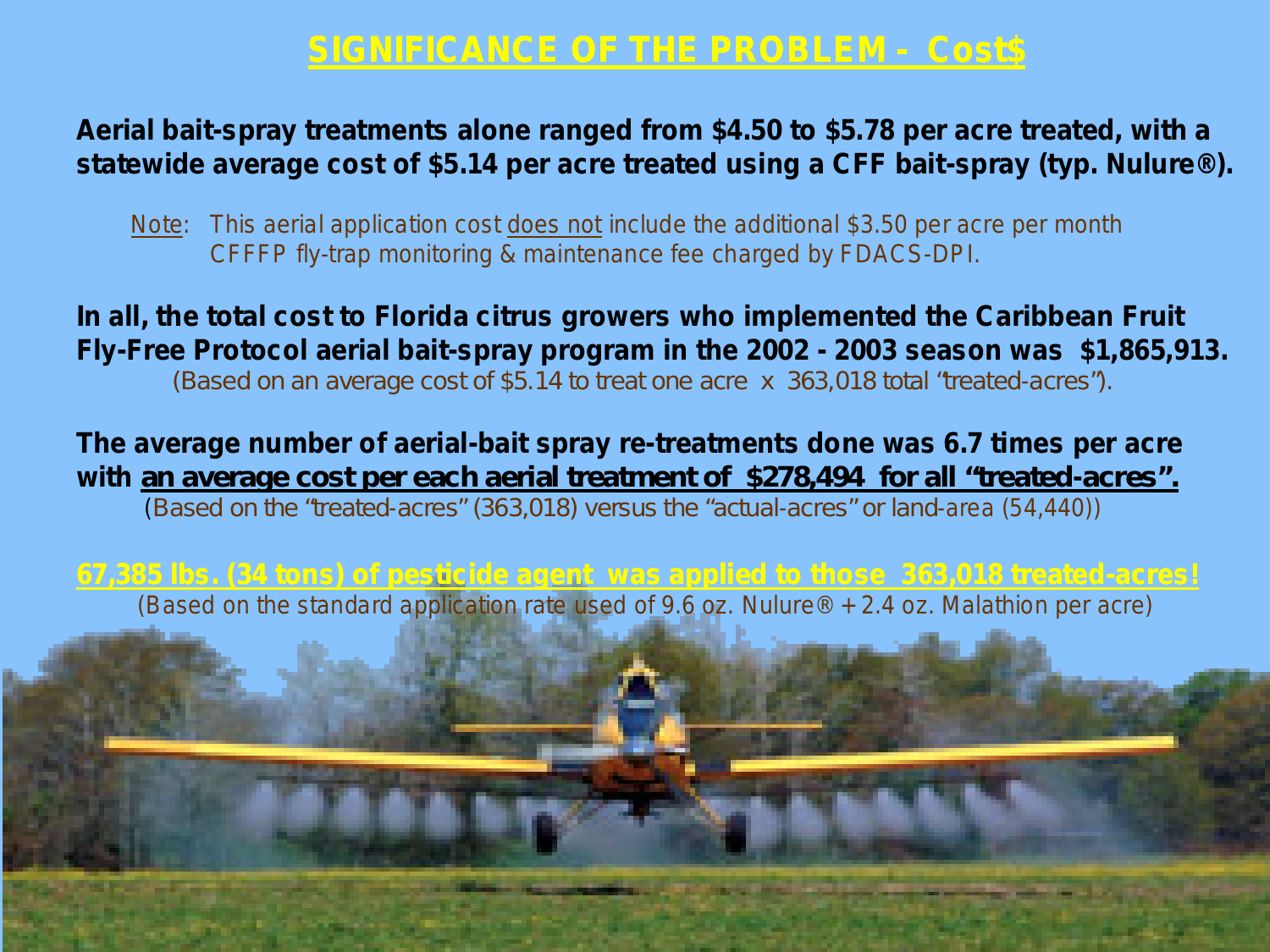## **RESEARCH OBJECTIVE**

**To develop a new chemical additive that can be mixed with standard watersoluble protein-based fruit fly bait-sprays (such as Nulure®), which will increase the bait-sp ray's water-fastness and become more resistant to wash-out from rainfall or overhead irrigation.**

**Additionally, the new additive when mixed with a bait-spray should:**

**Remain equally attractive to Caribbean Fruit Flies as current bait-sprays. Not retard the toxicant effect of the active pesticide agent. Be very inexpensive and can be easily mixed into the bait solution. Must work with current bait-spray equipment. Be environmentally safe, biodegradable, & add no additional toxicity. Be allowable for EPA registration (preferably fast-tract).**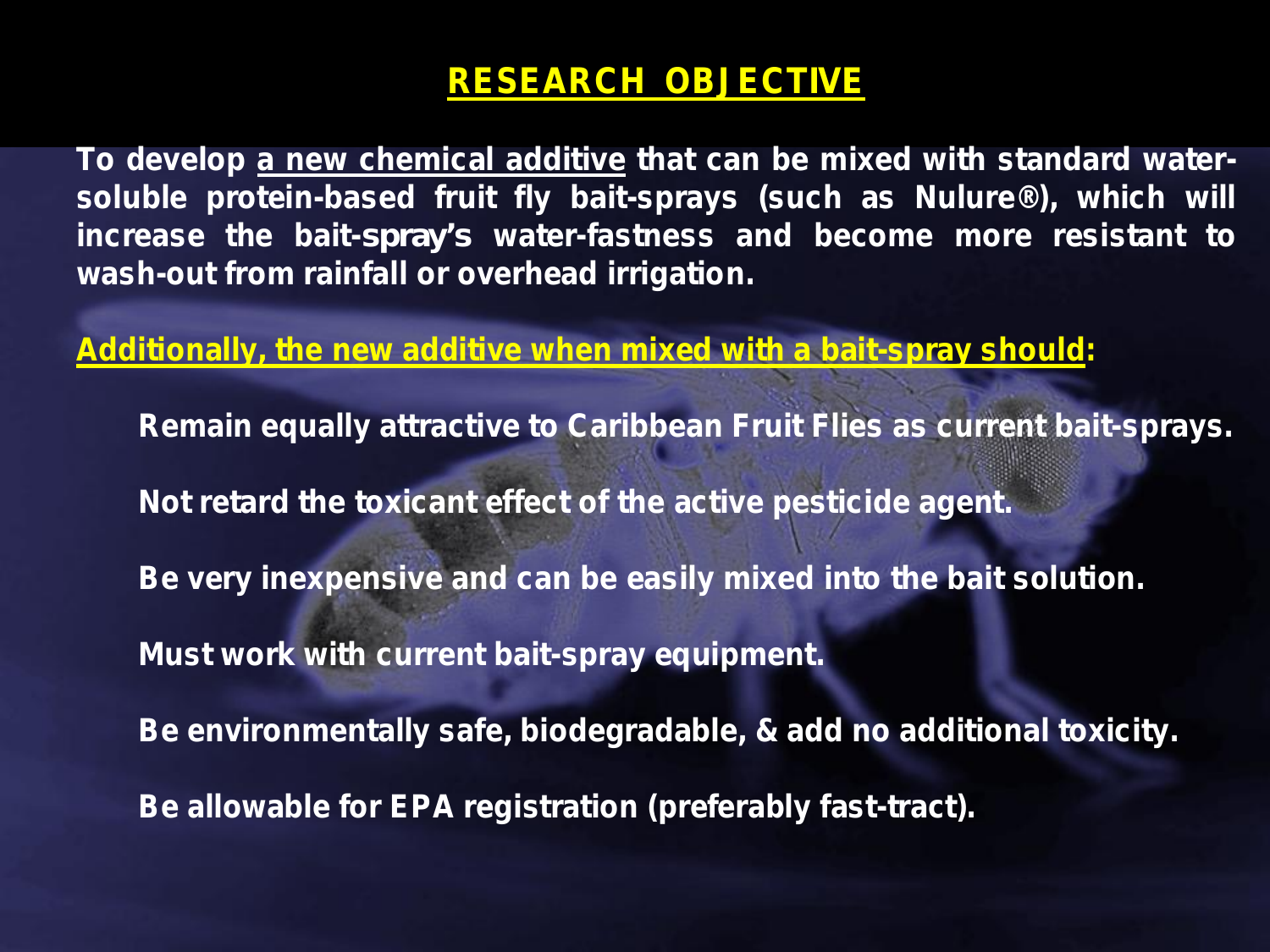

### **TECHNICAL GOALS TO MEET OBJECTIVE**

- A. Produce new polymer formulations that when added to standard Nulure® protein bait solution, will cause an increase in its rain-fastness.
- B. Validate the rain-fastness and longevity of the newly formulated mixture in the laboratory under simulated rainfall conditions.
- C. Analyze the attractive (Nulure®) and toxicant (Malathion) volatile component release rates and compare the rates of the standard Nulure® bait against the newly combined formulation (Nulure® + Additive) to insure that the new mixture is equivalent in to the original standard bait alone.
- D. Determine the acceptability and efficacy of the best newly formulated bait solution to Caribbean Fruit Flies for attraction, feeding and mortality through laboratory bioassays conducted by FDCAS – Division of Plant Industries.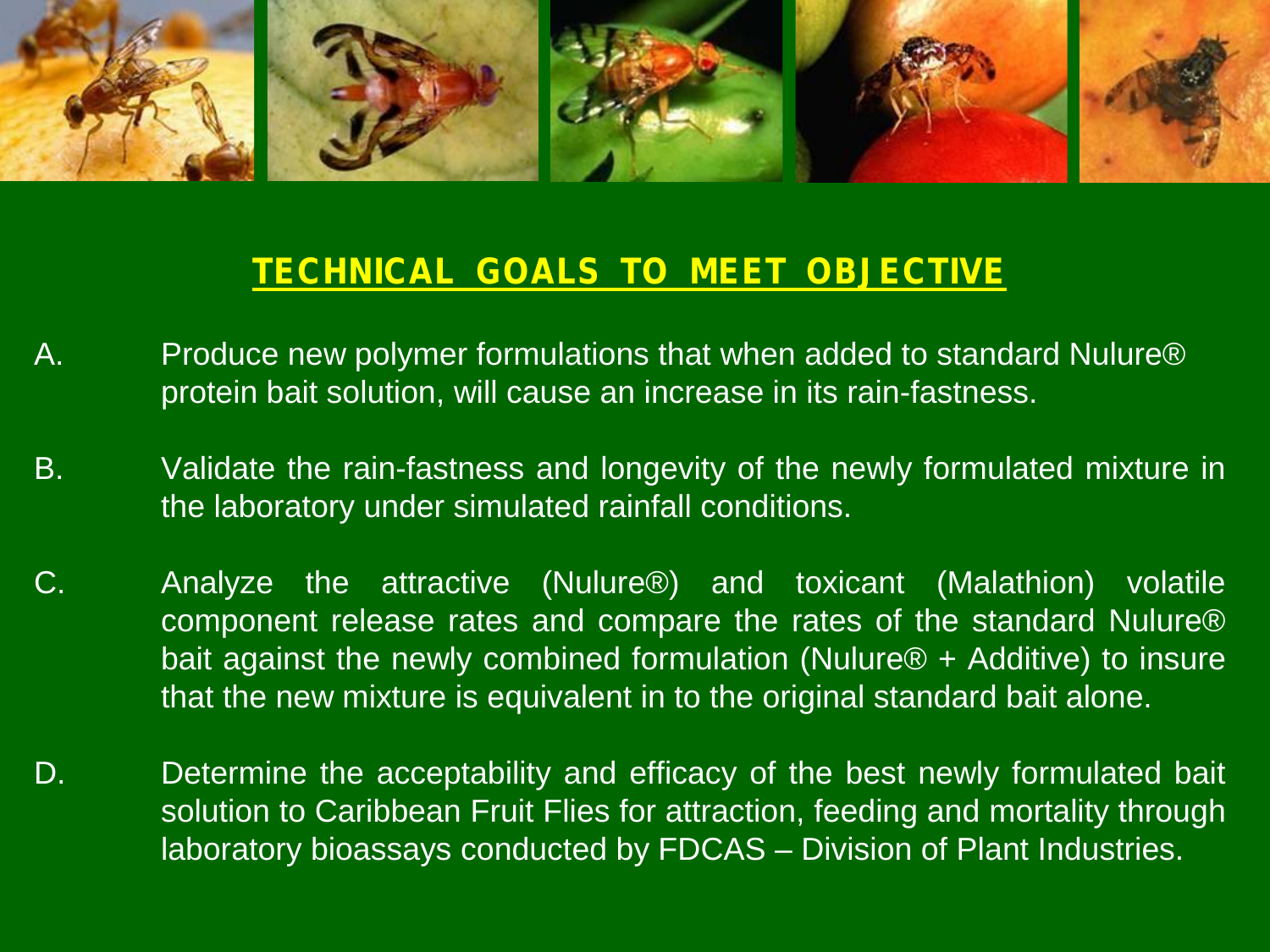

# **METHODS & APPROACH**

### **Objective (A): Create new additive formulations**

**Initial focus will be on starches, carboxy-methyl cellulose (CMC), and poly(vinyl alcohol) (PVOH). All are 100% environmentally safe, biodegradable, and have zero health and safety concerns (commonly used in food processing).**

#### **STARCHES:**

**Starches can only be dissolved in very hot water and are not soluble in cold water.**

**This produces a viscous solution and the starch remains in solution, even after subsequent cooling and then can be secondarily mixed with a cold solution.**

**A starch solution applied to a surface and dried cannot be easily removed by cold water.** 

**The thickening properties of starch will increase the viscosity of sprayed droplets, which will promote adhesion of the spray to leaves – i.e. less spray will run off into the soil.**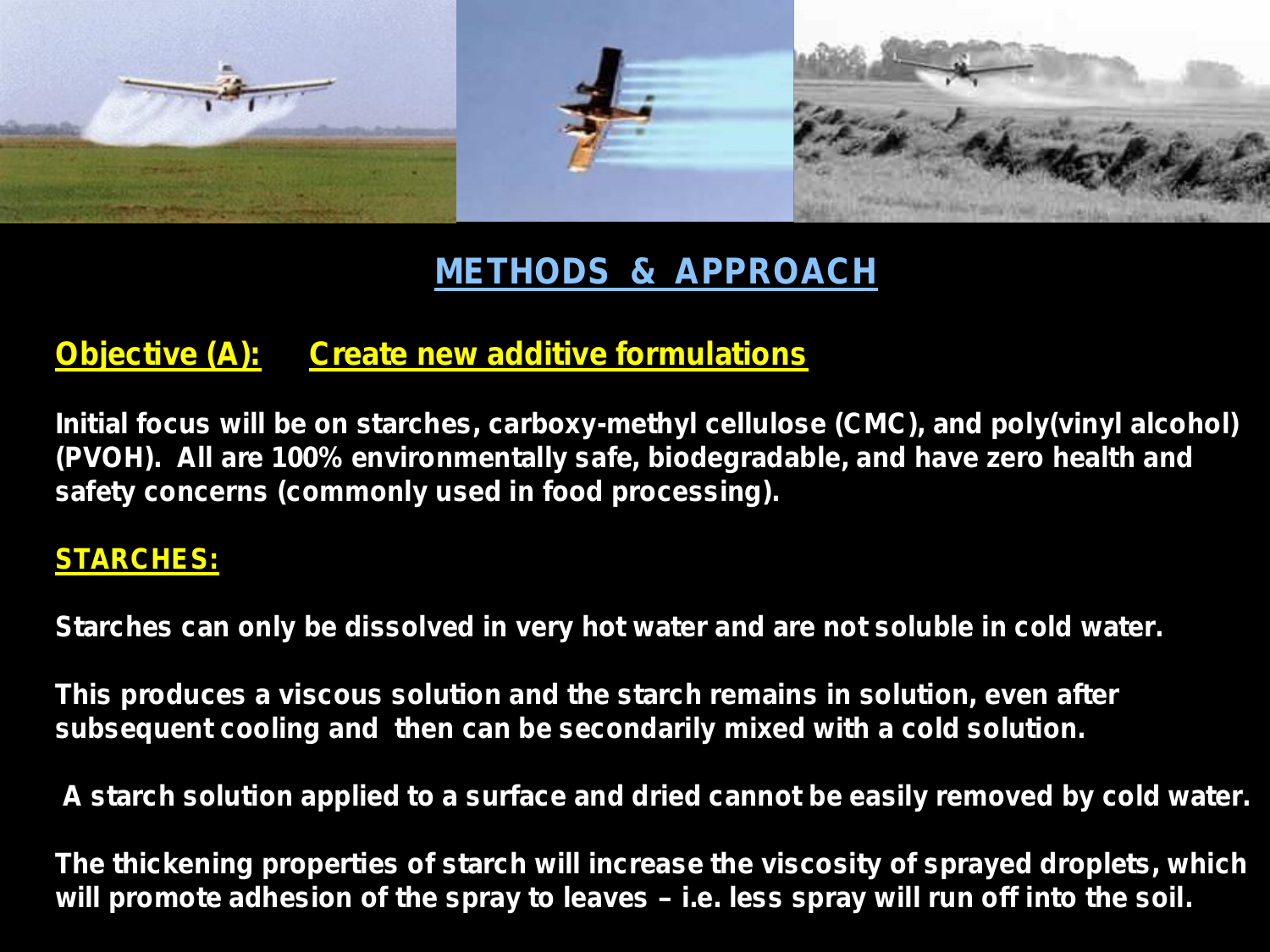

### **METHODS & APPROACH - Continued**

#### **PVOH & CMC:**

**Both have similar solubility properties as starches, but have subtle differences in their rates of dissolution and viscosity.** 

**PVOH is derived from poly(vinyl acetate) (PVAc) by hydrolysis.** 

**Copolymers and blends of PVOH and PVAc are commonly used in water-based**  adhes ives such as paper and carpen ter's glues, wh ich are water-proof after drying, **and yet are initially an aqueous solution.** 

**Numerous grades are available for each of these three materials. These grades vary in molecular weight, degree of hydrolysis (SEE FIGURE 1), and chain branching.**

**Blends of different grades, or mixtures with different materials can be utilized in order to fine-tune the desired properties.**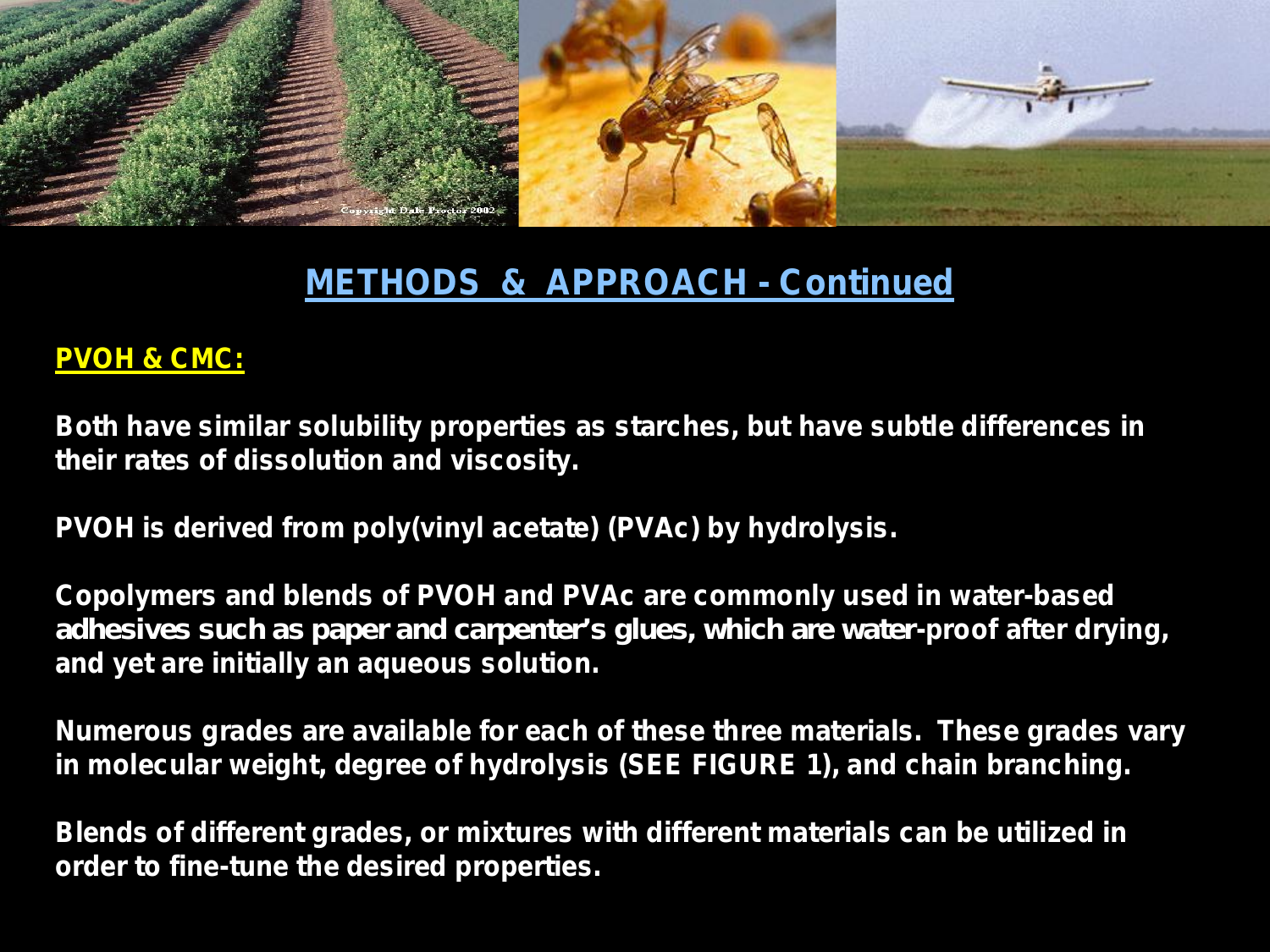





TEMPERATURE, °C



**FIGURE 1. Solubility in water of 0.4mm (0.015") thick PVOH film as a function of temperature and degree C of hydrolysis.**

**Note that fully (>98%) hydrolyzed material is completely insoluble in water at low temperatures (Below 55"C)!**

*(Reprinted from Handbook of Adhesives – 3rd Edition, Irving Skeist, editor, Chapter 22, page 402, Van Nostrand Reinhold, New York 1990.)*

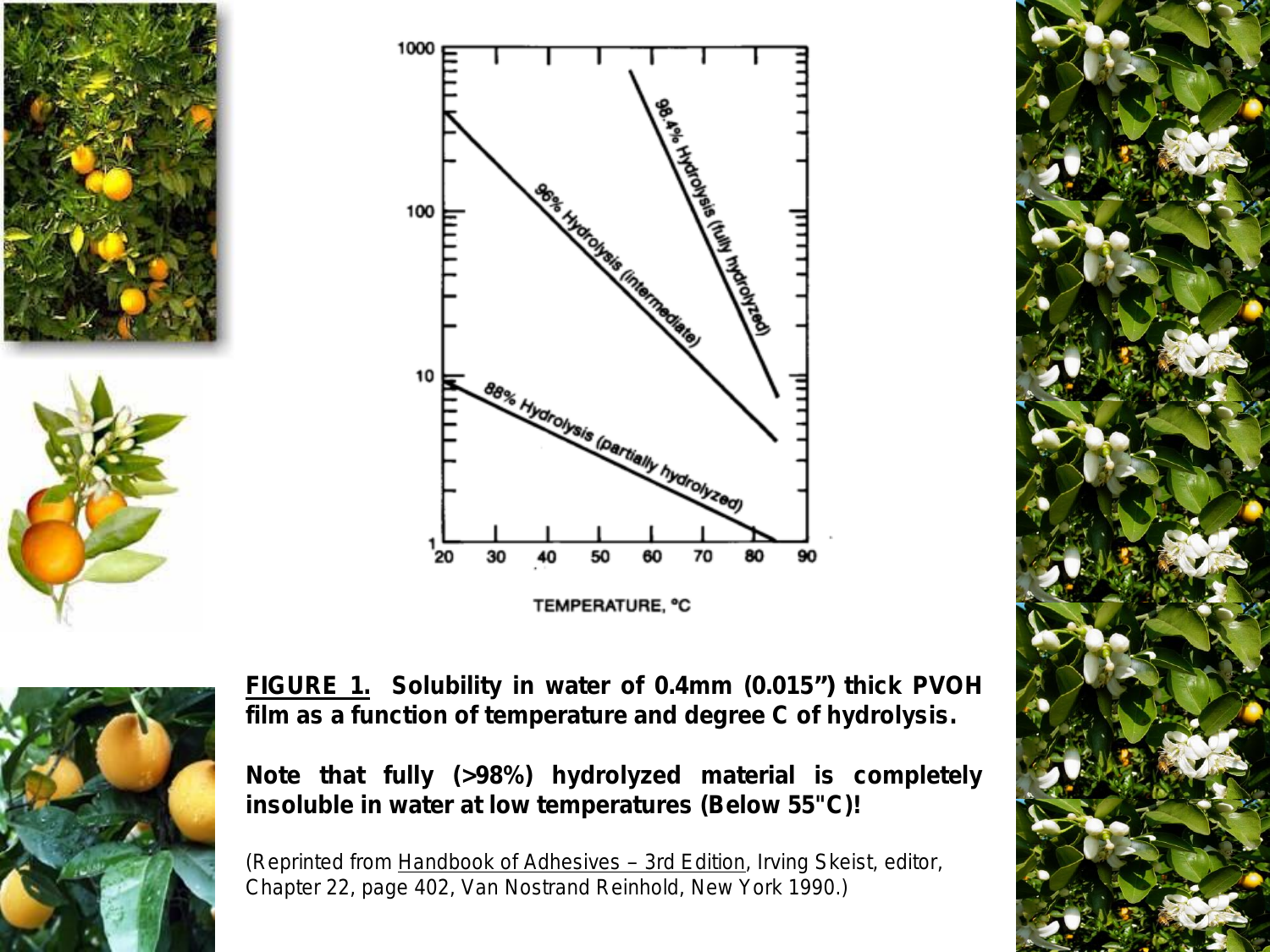

## **METHODS & APPROACH - Continued**

#### **Objective (B):** Validate rain-fastness and longevity of new additive + bait solution

**Apply new mixtures to standard squares & plant leaves and expose to simulated rainfall in environmental chambers. Analyze wash-off for presence of bait & pesticide.**

**Objective (C):** Analyze volatiles from new additive + bait solution

**Apply new mixtures & control bait solution to standard squares & plant leaves and**  an a lyze vo la tiles released from bait & pesticide. Compare release rates of VOC's.

**Objective (B):** Bioassay best formulations with live Caribbean Fruit-Flies

**Provide best formulations (as determined in lab after A,B,& C) to FDCAS-DPI to**  conduct lab cage b io assays on live CFF's to compare the new form u lation (s) to **standard control baits to determine attraction, feeding & mortality.**